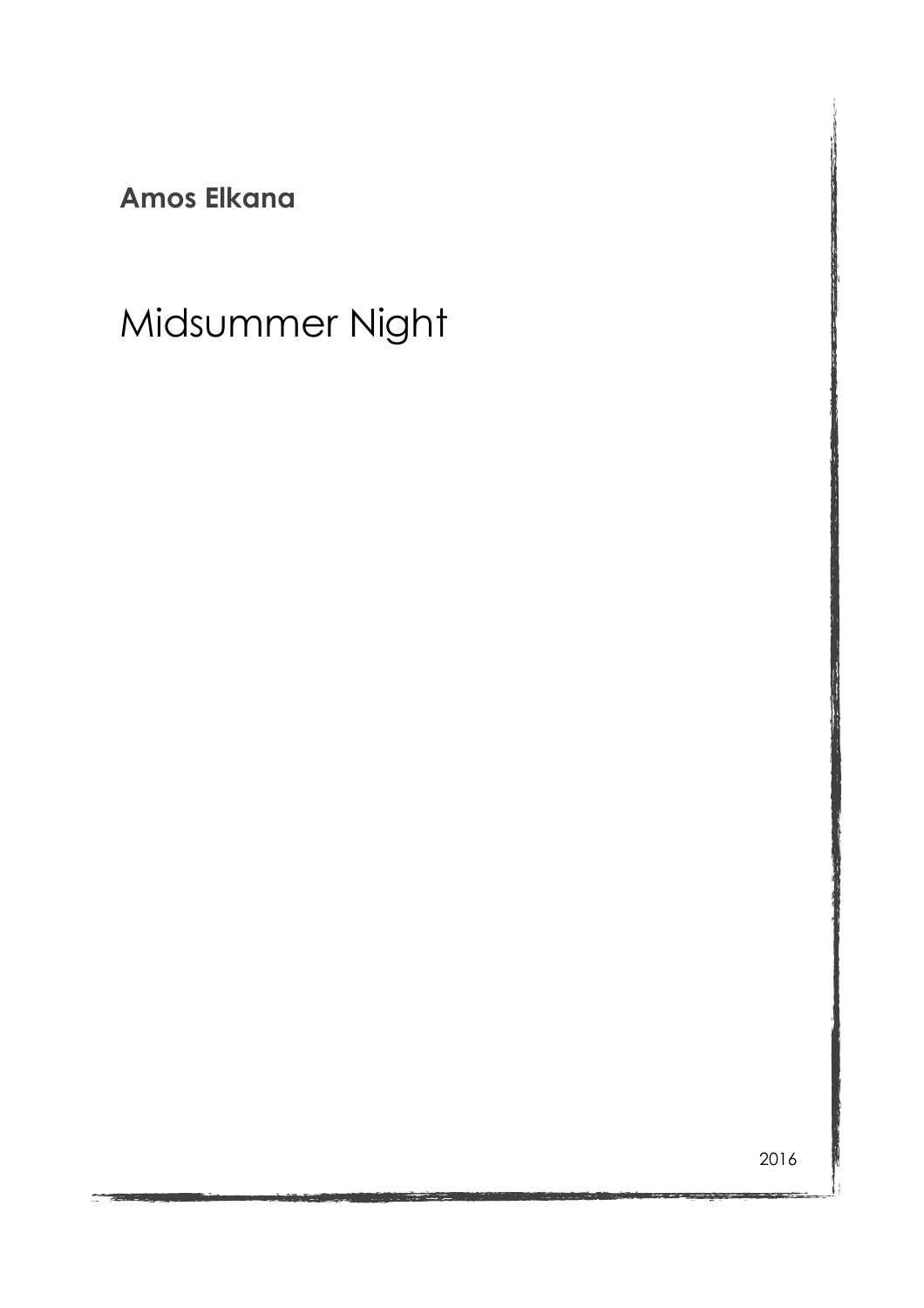### Amos Elkana

## Midsummer Night for cello and electronics

(2016)

This work is based on the poem *Midsummer Night* by Ann Lauterbach. The voice reciting the text in the electronic part is of the poet herself.

### Technical rider

**Microphone** attached to the cello **Headphones** for the player **Computer** running Pure Data **Sound card** with 5 outputs minimum **4 quality speakers** connected to 4 independent audio outs

#### Notes

 The electronics were made with the free program Pure Data (PD) PD is available for download online for almost any OS. The PD patch which is necessary for this work is available from the composer upon request. Please write to: [amos@amoselkana.com](mailto:amos@amoselkana.com) **Process:** The computer records the cello, manipulates its sound and plays it through the speakers. There are also prerecorded sounds that are output through the speakers. In addition there is a click track that only the cellist hears through the headphones (ch 5?). **Balance:** The live instrument and the speakers should have the same volume.

#### Duration: approximately 4 minutes

*This work was commissioned by the Musica Nova Consort to celebrate Amnon Wolman's 60th birthday*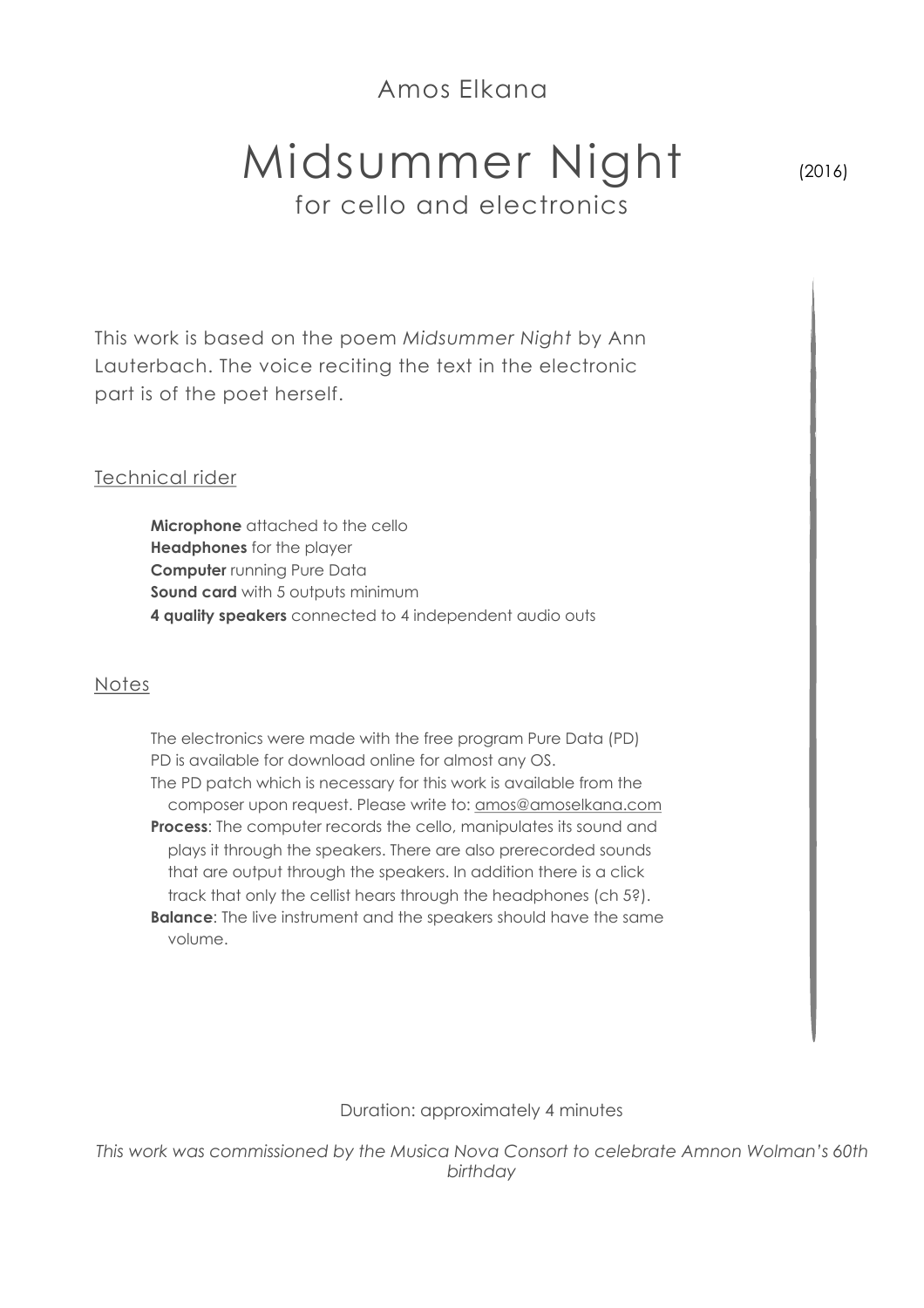IICIS UIIIIIIET INI<u>B</u>.<br>for cello and electronics Midsummer*to AmnonWolman for his 60th birthday* s 60th birthday<br>**r Night** 

Amos Elkana









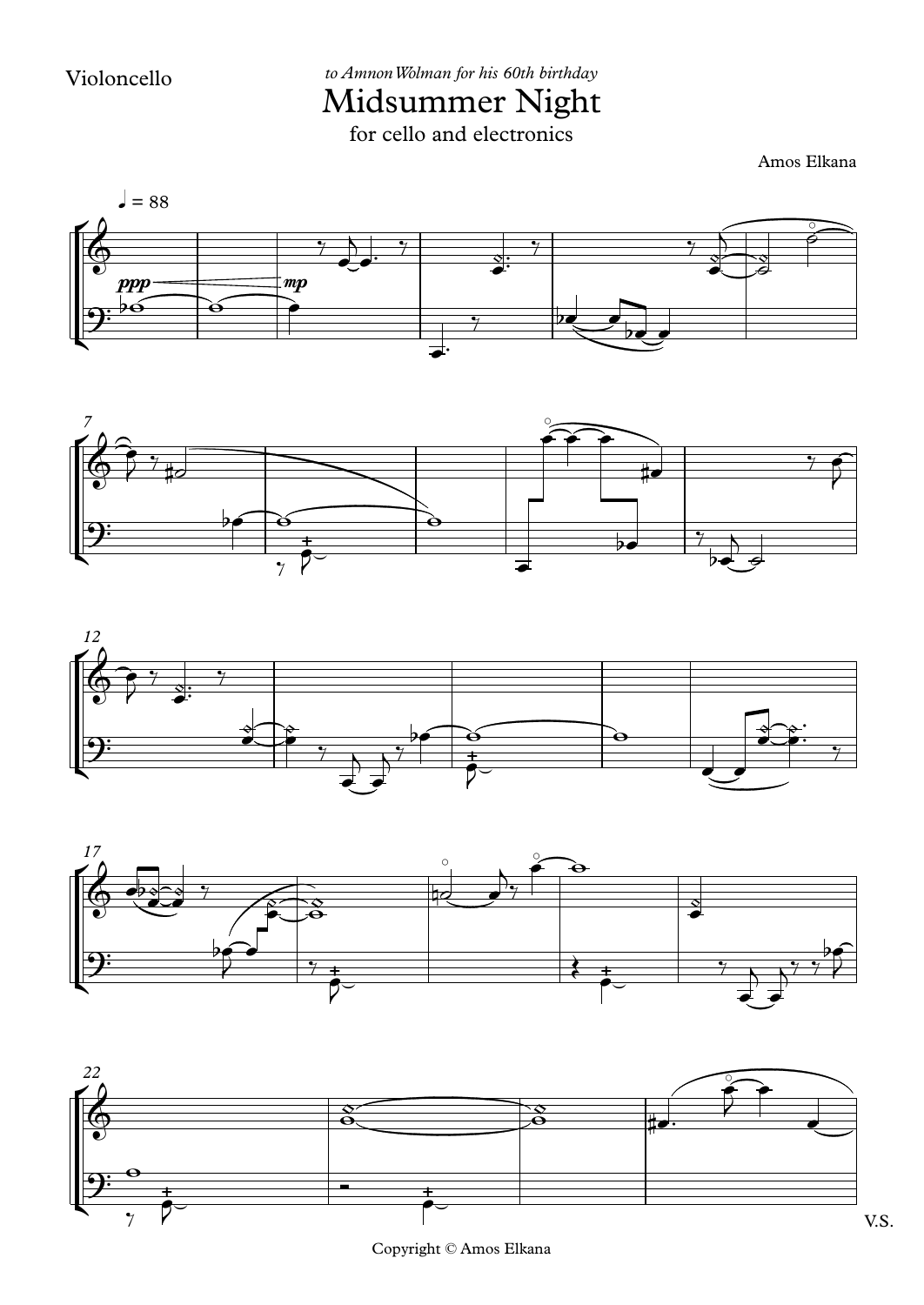